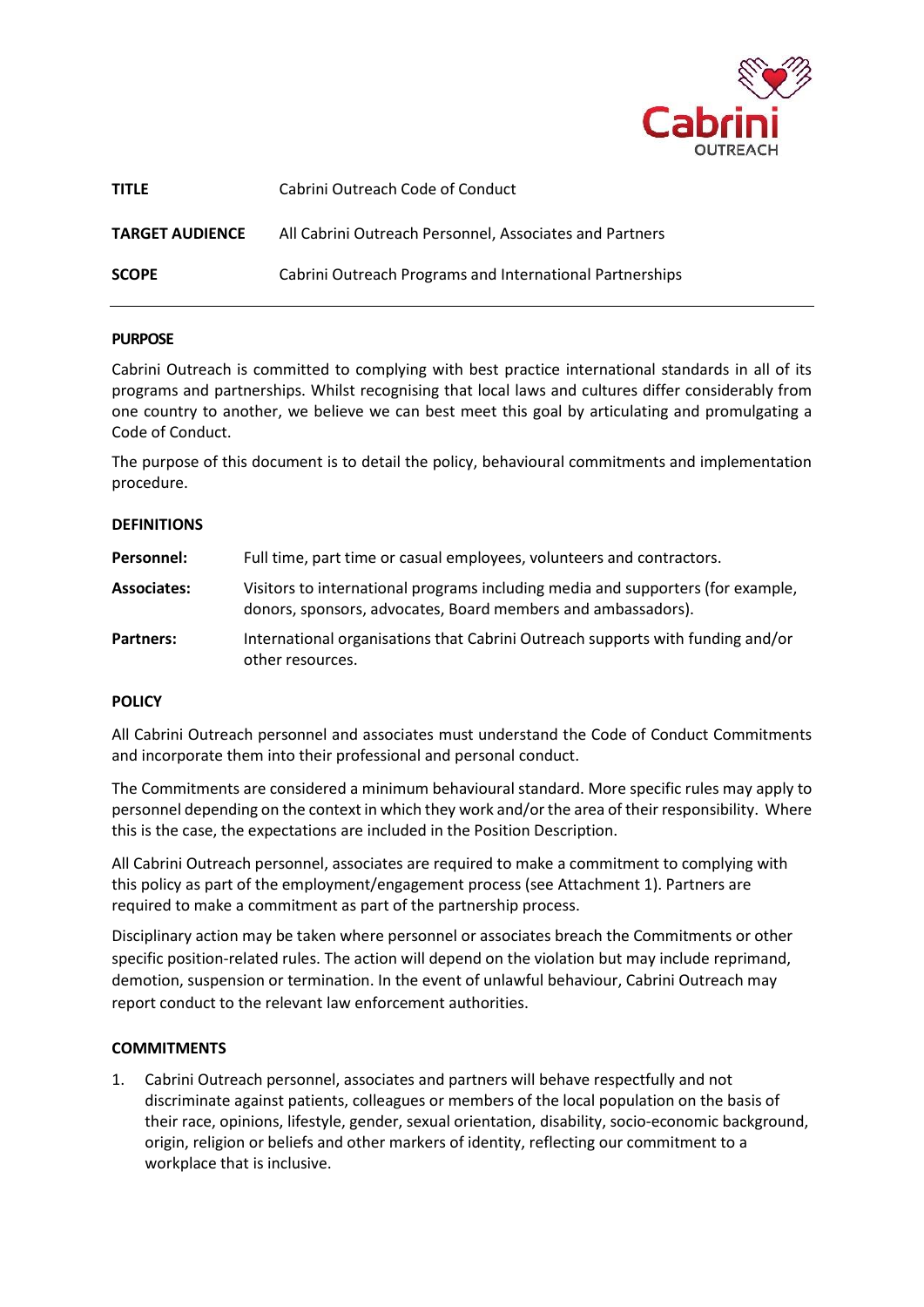- 2. Cabrini Outreach personnel, associates and partners will not abuse anyone physically (i.e. physical violence, sexual aggression or other forms of physical abuse) or psychologically (e.g. bullying, abuse of power, harassment, discrimination or favouritism), reflecting our commitment to a workplace that is free from harassment.
- 3. Cabrini Outreach personnel, associations and partners will not accept, under any circumstances, behaviour that exploits the vulnerability of others, in the broadest possible sense (sexual, economic, social, etc.). This includes exchange of goods, benefits or services for acts of a sexual nature, including the use of sex workers' services while on a service program.
- 4. Cabrini Outreach personnel, associations and partners will not accept child abuse, exploitation and violence and not engage in sexual relations with children;
- 5. Cabrini Outreach personnel, associations and partners will not take advantage of their position for personal gain;
- 6. Cabrini Outreach personnel, associations and partners will use Cabrini Outreach resources (including premises, goods, money, reputation, image, etc.) with respect and care and in the interests of the organisation and the populations it seeks to assist.
- 7. Cabrini Outreach personnel, associations and partners will encourage and promote the safety, health and wellbeing of themselves and others in the workplace, inclusive of colleagues, patients and members of the local population.
- 8. Cabrini Outreach personnel, associations and partners will show respect for cultural diversity in all communications and interactions with colleagues, patients or members of the local population.
- 9. Cabrini Outreach personnel, associations and partners will be respectful of the national laws in the countries they work, in so far that these do not contradict the principles of Cabrini Outreach.
- 10. Cabrini Outreach personnel, associations and partners will comply with their duty to act with integrity and the highest ethical standards including complying with the reporting obligation through regular reporting channels with regard to suspected misconduct or breach of the Code of Conduct.
- 11. Immediately disclose all charges, convictions and other outcomes of an offence that relates to child exploitation and abuse, including those under traditional law, which occurred before, or during my association with Cabrini Outreach.
- 12. Declare my commitment to behaviour that is consistent with this Code of Conduct by signing the Declaration of Acceptance on employment/engagement with Cabrini Outreach.

# **References and Associated Documents**

### *Cabrini Policies and Procedures*

Cabrini Health Child Safe organisational Framework Cabrini Outreach International Development Governance and Quality Management Framework Cabrini Outreach International Development Safeguarding of Children Policy Cabrini Outreach Guidelines for Obtaining or Using and Image Cabrini Outreach Financial Wrongdoing Policy

# *Legislisation, Standards and References*

United Nations Convention of the Rights of Children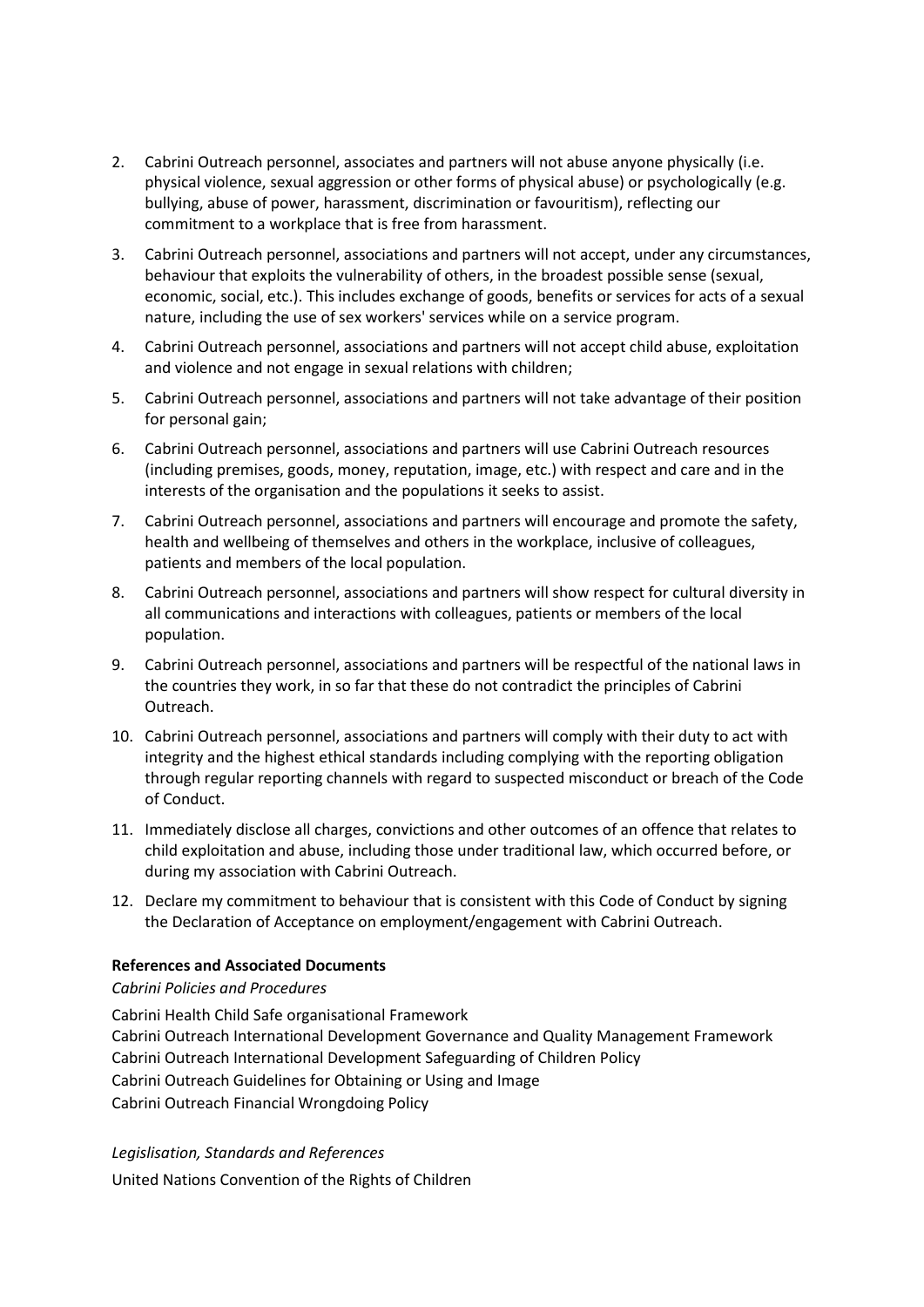# ACFID Quality Assurance Framework ACFID Code of Conduct Guidelines for the Development of a Child Protection Policy

| <b>Executive Sponsor</b>         | Group Director Mission and Cabrini Outreach |                            |  |
|----------------------------------|---------------------------------------------|----------------------------|--|
| <b>Content Approved By:</b>      | General Manager Cabrini Outreach            | <b>Date: 25 March 2019</b> |  |
| <b>Authorised to Publish By:</b> | Group Director Mission and Cabrini Outreach | <b>Date: 25 March 2019</b> |  |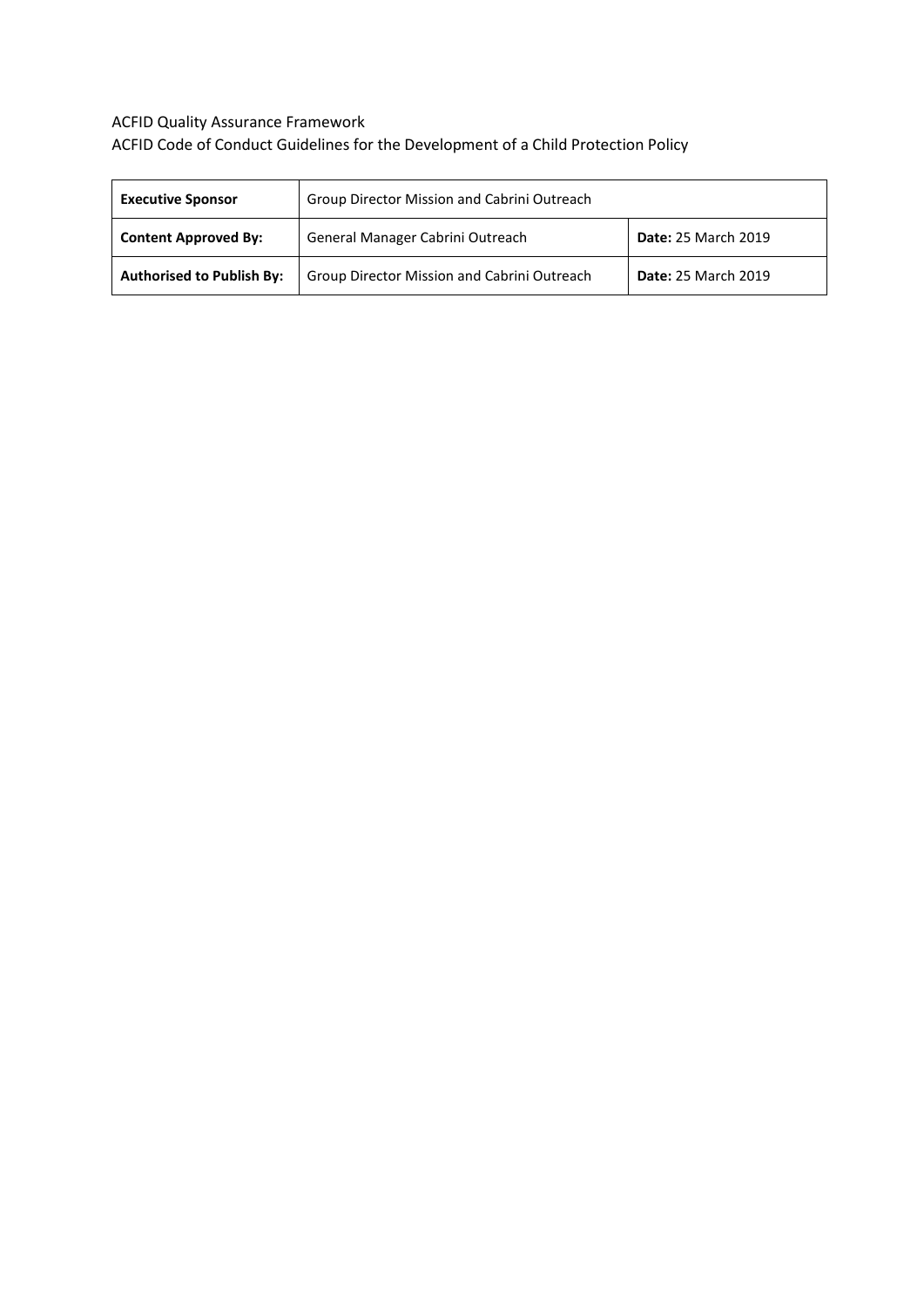

# **ATTACHMENT 1**

# **DECLARATION OF ACCEPTANCE OF THE CODE OF CONDUCT**

### **I will:**

- 1. Conduct myself in a manner that is consistent with Cabrini Outreach values, policies, procedures and guidelines;
- 2. Behave respectfully and not discriminate against any person (adult or child) on the basis of their race, opinions, lifestyle, gender, sexual orientation, socio-economic background, culture, religion or beliefs and other markers of identity, reflecting Cabrini Outreach's commitment to a workplace that is inclusive;
- 3. Provide a welcoming, inclusive and safe environment for all children and young people;
- 4. Encourage open communication between all children, young people, parents, staff and volunteers and have children and young people participate in the decisions that affect them;
- 5. Comply with the Cabrini Outreach International Development Child Safeguarding Policy and immediately report any concerns of child abuse or breach of the policy or this Code of Conduct according to the guidelines outlined in the Child Safeguarding Policy;
- 6. Self-assess my behaviours, actions, language and relationships with children, comply with all relevant Australian and overseas child protection legislation including labour laws in relation to child labour, and consult with my line manager or the Child Protection Advisor if I have any questions regarding child protection and how it relates to my work/relationship with Cabrini Outreach;
- 7. When photographing or filming a person (adult or child), or using a person's images for workrelated purposes:
	- a. Obtain informed and documented consent of the person or, in the case of a child, his/her parents or guardians before photography/filming;
	- b. Ensure photographs, films, videos and DVDs present the people in a dignified and respectful manner and are honest representations of the context and facts;
	- c. Ensure file labels, meta data or text descriptions do not reveal identifying information about the person when sending images electronically or publishing images in any form;
	- d. Take care to ensure the local traditions or restrictions for reproducing personal images are adhered to before photographing or filming is undertaken.
- 8. Use Cabrini Outreach resources (including premises, goods, money, reputation, image, etc.) with respect and care and in the interests of the organisation and the populations it seeks to assist;
- 9. Encourage and promote the safety, health and wellbeing of myself and others in the workplace, inclusive of colleagues, patients and members of the local population;
- 10. Show respect for cultural diversity in all communications and interactions with colleagues, patients or members of the local population;